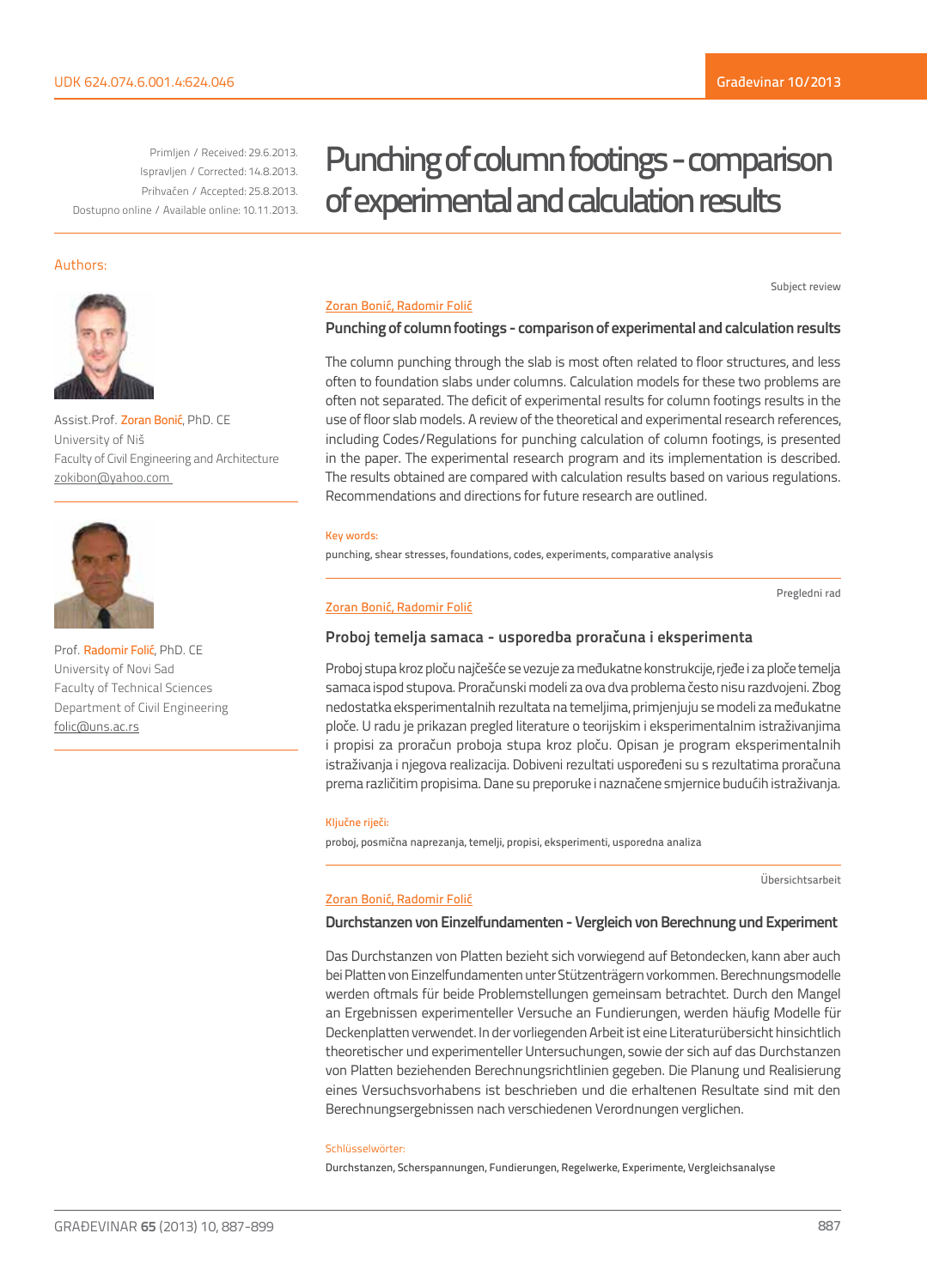# Zoran Bonić, Radomir Folić

# 1. Introduction

Foundations connect and coordinate the work of the structure with the subgrade, whose characteristics in relation to the structure are very different, particularly in terms of deformability. Although foundations have a significant impact on the behaviour of the structure and the surrounding soil, their calculation has not been sufficiently considered, neither in literature nor in technical regulations (standards, norms, requirements). Approximate calculations are most often used in the design of shallow foundations, particularly column footings, which are considered as rigid foundations, and a linear distribution of contact pressures is adopted. In this calculation, a considerable significance is given to the punching shear control, i.e. to the control of column punching through the floor slab with or without shear reinforcement for the assumption of shear in the column area. This control, as well as the punching control of floor slabs, are usually based on experimental research. Due to a small number of experiments aimed at studying the puncture strength of foundation slabs, their analysis is often based on theoretical and/or empirical equations such as those applied to the problem of column punching through floor slabs, which is based on experimental research [1-6].

A broader historical review of solutions to column punching through the slabs without shear reinforcement is given in [7], but here the focus is mostly on punching through floor slabs. At that, it is noted that first recommendations of the American Concrete Institute (ACI) on flat plates, given in 1925, were based on experimental results presented byTablot [8], who investigated column footings, as cited in [7]. However, the difference between the punching mechanism of foundation plates and floor slabs, which is due to their considerable difference in height ("slenderness"), has generally been neglected in technical regulations (hereinafter referred to as "regulations") [9]. This is due to the fact that experimental research relating to foundations has so far been quite scarce, primarily because of the complicated organization of such experiments, higher material costs, and a number of significant parameters that need to be taken into account. Here, It should also be noted that investigations in real soil are rare and expensive, and so in many experiments real conditions are simulated by steel springs or BY a set of small hydraulic jacks connected in parallel [3].

With regard to the punching control of foundations plates, technical regulations allow subtracting the load from the superstructure for a part of soil reaction, but differences between some regulations/standards are quite noticeable [9]. This is the why 17 column footings are studied in [9] (five actually resting on sand to enable analysis of the soil-structure interaction). The varied parameter was the shear span (b) (leg b marked in Figure 4) to effective depth (d) ratio, with values between 1.25 and 2.0, while the concrete strength was between 20 and 40 MPa. It was established that the b/d ratio (shear slenderness) significantly affects the bearing capacity to punching-shear. In addition, the ACI and EN 1992 provisions are critically analysed and their improvements are suggested. It is also shown in [10]

According to [11], the most important parameters that should be included in the finite element method (FEM) are: geometry, material properties, and flexural reinforcement. The most important parameters that influence punching are: the effective or total plate depth, and the size effect, which is expressed as the b/d ratio. The flexural reinforcement ratio, plate slenderness, and compressive strength of concrete, also exert a significant influence. The paper includes presentation of the most important fracture-mechanics parameters that are used to describe the ductility or brittleness.

The specificity of column footings is that they have a small b/d ratio. It has been experimentally shown that cracks due to punching are more inclined in case of column footings with greater b/d ratio, than in case of column footings with a smaller b/d ratio. This has been confirmed by theoretical and numerical analyses. The punching test for two circular columns passing through the footing has been simulated numerically by means of the FEM <a>[10]</a>. It was established that failure mechanisms of slender slabs are significantly different from the mechanism related to footings. It is stated that the angle of shear cracks at foundation plates is between 50 - 60 $\degree$ , which is significantly higher than the angle for slender slabs (30 - 40 $\degree$ ). The b/d ratio for foundation plates is much smaller compared to the ratio applied for floor slabs (most regulations are based on them). It has been established by parametric analyses that the compressive strength of concrete has a greater impact on the punching bearing capacity of column footings, compared to "slender" plates that are typical to floor slabs.

It should be noted that the punching failure through a footing is brittle, and so the failure of one column/support can lead to the progressive and unexpected failure of neighbouring supports, as cracks and deformations remain small until just prior to the actual failure. The use of shear reinforcement increases the punching capacity significantly, while also contributing to the increase in ductility and the possibility of redistribution of forces [12]. It is emphasized in the same paper that most models described in regulations and literature are related to empirical connections, and that they do not contribute to the understanding of phenomena, which is why their introduction into the analysis is more difficult. The theory of plasticity, fracture mechanics, and nonlinear finite element method, are increasingly used in theoretical analyses.

The absence of properly developed theories that would explain behaviour of reinforced concrete slabs has lead to practical use of models contained in various technical regulations. In Switzerland, the shear reinforcement is calculated on the basis of the theory of plasticity, according to SIA 262. At that, rough approximations are made, and the contribution of concrete to punching capacity is neglected, which leads to conservative calculation results for shear reinforcement. Generally, technical regulations do not distinguish between punching through floor slabs and punching through foundation slabs. The comprehensive monograph *fib*  12 [13] also places a high emphasis on the problem of column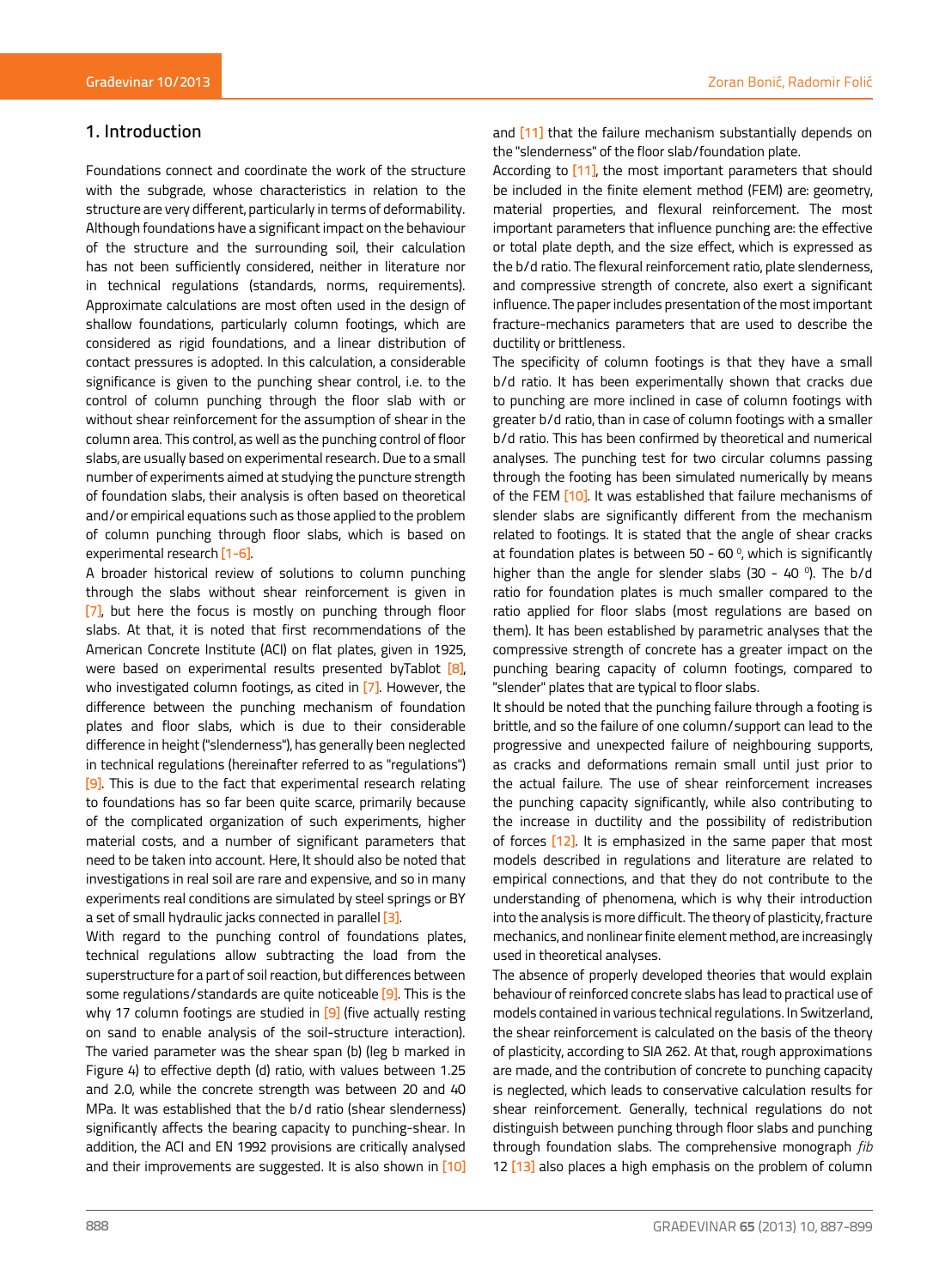|                      |       |                         | Number of        |                        | <b>Geometry of footing</b>             |                                       |  |  |  |
|----------------------|-------|-------------------------|------------------|------------------------|----------------------------------------|---------------------------------------|--|--|--|
| Author               | Year  | Type of support         | tested footings  | Shape                  | <b>Dimension</b><br>$\lceil mm \rceil$ | Effective depth<br>$\lceil mm \rceil$ |  |  |  |
| Hegger and Ricker    | 2005. | Sand in the box         | 5                | square                 | 900                                    | 150 to 250                            |  |  |  |
| <b>Timm</b>          | 2003. | Line                    | 10               | square                 | 760 to 1080                            | 172 to 246                            |  |  |  |
| Hallgren             | 1998. | Line/Surface            | 14               | square and<br>circular | 850 to 960                             | 273 to 278                            |  |  |  |
| Dieterle and Rostasy | 1987. | Surface                 | 13               | square                 | 1500 to 3000                           | 320 to 800                            |  |  |  |
| Kordina and Nölting  | 1981. | Surface                 | 11               | rectangular            | 1500 to 1800                           | 193 to 343                            |  |  |  |
| Dieterle and Steinle | 1981. | Surface                 | 6                | square                 | 1800 to 3000                           | 700 to 740                            |  |  |  |
| Rivkin               | 1967. | Surface / clay and sand | 6                | square                 | 650 and 1000                           | 120                                   |  |  |  |
| Richart              | 1948. | Spring                  | 149              | square and<br>circular | 610 to 3000                            | 200 to 740                            |  |  |  |
| Talbot               | 1913. | Spring                  | 20<br>(punching) | square                 | 1520                                   | 250                                   |  |  |  |

**Table 1. Overview of previous column-footing experiments**

punching through floor slabs. A comparative analysis is made for experimental results and the results obtained according to regulations. The data bank contains tests for slabs with and without shear reinforcement. Without a broader discussion, it is stressed that foundations slabs are specific in that they have a smaller shear span to height ratio, and that the foundation slab failure mechanism is different when compared to slender slabs. The theoretical explanation of the plate punching phenomenon, based on the critical shear crack opening, is given by Muttoni in [14] for the reinforced concrete slab without transverse reinforcement, and in [15] for slabs with transverse reinforcement. This is a new formulation of punching criteria based on plate rotation. It is called the critical shear crack theory (CSCT). The application of this theory to the punching of slabs with transverse reinforcement is presented in [16]. In the draft of the new *fib* Model Code 2010 [17], provisions for the punching-related slab design point to the above-mentioned CSCT formulated by A. Muttoni, and also to papers [14] and [16]. This is regulated in the draft [17] by provisions contained in section 7.3.5.

In order to test some regulations and their applicability to the punching resistance calculation of column footings, an experimental program was conducted in the scope of paper [18]. The program of experimental investigations was made with goals that have also been set by some other researchers [3]. The column footing punching behaviour was studied so as to obtain answers to the following questions: how does the soil pressure distribution at the base of the footing affect the punching bearing capacity, and what is the difference in behaviour between floor slabs and foundation slabs in terms of column punching through the slab? During the tests, punching mechanisms have also been registered, especially the angles at which shear cracks are formed.

The above overview points to the need for comparative analysis of experimental results and provisions contained in appropriate regulations. A brief overview of some experimental results obtained on column footings, and provisions from different regulations, are presented in this paper to enable their comparative analysis. The comparative analysis comprises the following documents: Byelaw BAB 87 (*Byelaw on technical standards for concrete and reinforced concrete* ) which was until recently used in a number of countries of our region, and which was implemented on a large number of projects; American ACI 318-02 [22]; British BS 110-1-1997 [20]; German DIN 1045-1 [21]; European EN 1992 EC-2 [22], and Russian regulations SNiP-84 [23]. A modified model based on the Model Code (*fib*) [24] and EN 1992-1: 2004, and also on the European Concrete Platform from 2010 [25], is proposed in this paper.

The above regulations were compared based on the results obtained by experimental testing of the column footings punching on a gravel bedding. The punching failure of the column footing supported by gravel was recorded by varying the slab height: 10; 12.5; 15.0; 17.5; 20.0 and 25.0 cm.

# 2. Comparative review of some experiments

According to published data, a relatively small number of punching tests for column footings resting on a real bedding has been realized since the start of the twentieth century [18]. In most experiments conducted so far, the natural bedding was simulated by steel springs, Richart  $\boxed{3}$  and Talbot  $\boxed{8}$ , by a battery of small hydraulic jacks, or by line loads which produced the same effect as the load exerted by a uniformly reactive soil, Timm [26] and Hallgren [6, 10]. The tests carried out by Dieterle and Rostasy, Kordina and Nölting, and Dieterle and Steinle, cited in [3], are also quite significant. The punching test on real soil was practically implemented only by Hegger and others  $[3-4]$  - in a box of sand, and by Rivkin [27] - on the clay and sand *in situ.* The data about geometric characteristics, the number of tested footings, and supports used, are clearly arranged and presented in Table 1.

Expressions from some regulations, based on the slab punching tests database, are analysed and evaluated in paper [28]. The regulations/standards analysed in this paper comprise ACI (1983), BS (1985), CEB-FIP (1990), prEN (1991), and two Japanese regulations.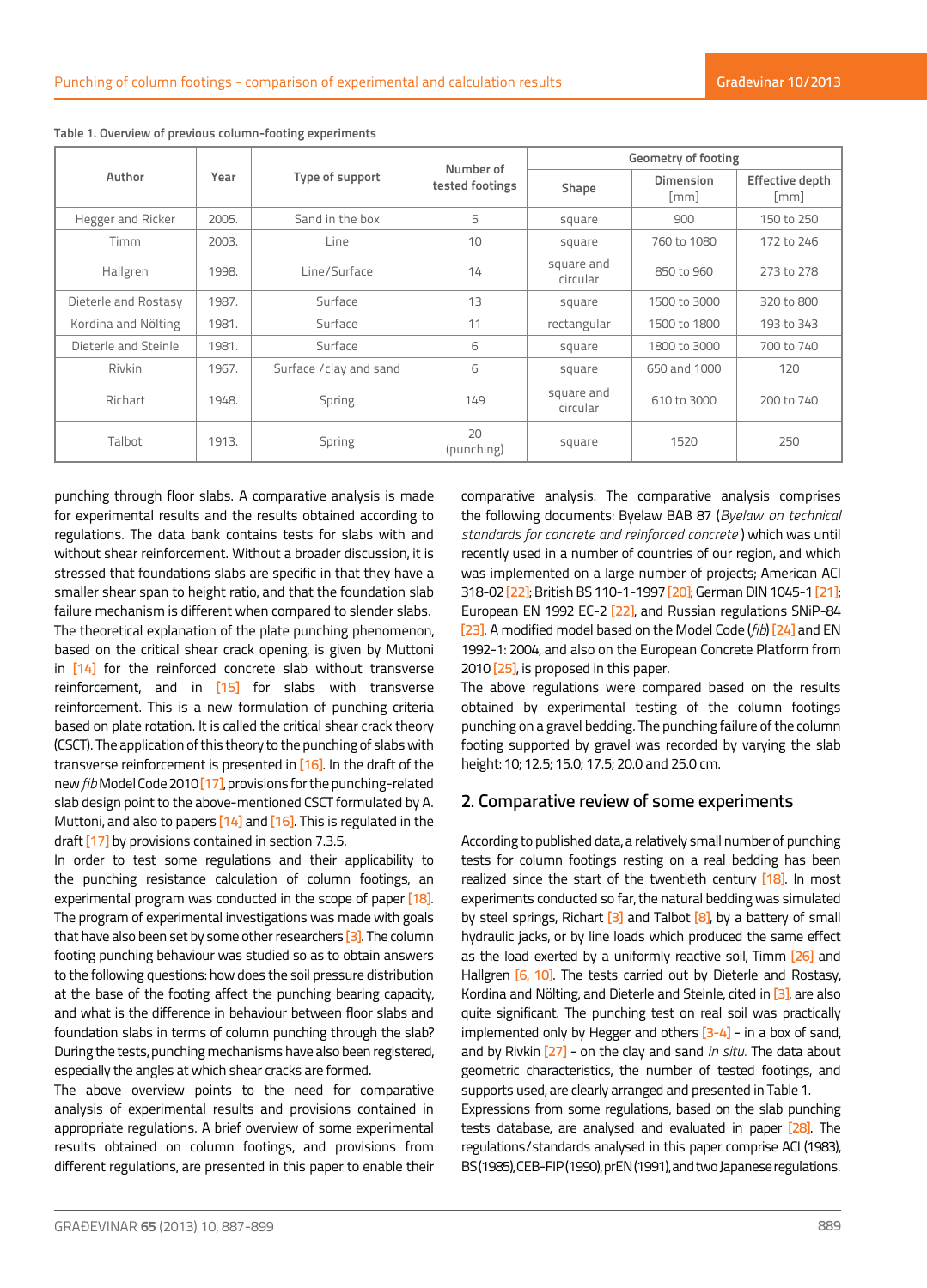The first of the two Japanese regulations is the one issued by the Architectural Institute of Japan (AIJ) and the other one is by the Japan Society of CE (JSCE). Thus, punching capacity parameters currently used in Japan have also been considered. It is emphasized that the shear strength of concrete is used in most expressions. The analysis focused on more than 300 tests of reinforced concrete slabs. The results show that the expressions recommended in ACI, prEC 2 and CEB-FIP are rather conservative. Much more realistic results are obtained if Japanese regulations are applied.

A brief overview of the column-footing punching calculations, as given in some current technical regulations, is provided below. The methods described in this way are then used in original footing-punching experimental tests [18].

# 3. Overview of calculation methods according to technical regulations

The fact that none of the most frequently mentioned slab and footing punching models (Kinnunen and Nylander, Menetrey, Shehat and Regan, Broms, etc.) has generally been accepted so far, has led to the considerable disparity of recommendations contained in actual international and national codes. In most of them the semi-empirical method of critical cross-section is used for calculating the punching resistance of slabs or foundations. This method is based on the assumption that the plate is punched when a vertical fracture cross-section is established along the entire perimeter of the penetration body that is formed near the column. This cross-section is called a critical or control section, with the perimeter length *u*. The slab punching occurs when the shear stress in the critical cross-section attains the shear strength of concrete. Based on this, the punching calculation is reduced to the control of shear stress in the critical section, i.e. the calculated shear stress in critical cross section  $\tau_{\text{cal}}$  at some distance from column edges, is compared with the punching shear stress v. If the requirement  $\tau_{\text{ca}}$ sv, is fulfilled there is no danger of punching. Otherwise, the shear reinforcement should be introduced to prevent punching.

For column footing, the shear stress at punching is calculated in the critical section  $\tau_{cal}$  according to

$$
\tau_{\text{cal}} = \frac{P_{u,\text{rod}}}{O_{k\rho} \times d} \tag{1}
$$

where:

 $O_{k\rho}$  - perimeter of critical (control) section

- effective cross section depth (mean value of two perpendicular directions).

According to regulations, the normal ultimate force in column *P*<sub>*u*</sub> can be reduced for the part of the soil reaction beneath the punching body based on the following expression

$$
P_{u,red} = P_u - A_o \cdot \sigma_n \tag{2}
$$

where:

- $\sigma_{\eta}$  net reactive soil pressure at the contact surface (without dead weight of the footing),
- $A_{0}$  surface area of the punching body basis in the reinforcement plane.

**Table 2. Ultimate shear stress calculation methods according to various regulations**

| $V = \frac{0.79}{\gamma_m} (100 \rho_s)^{\frac{1}{3}} (\frac{400}{d})^{\frac{1}{4}} (\frac{f_{cu}}{25})^{\frac{1}{3}}$<br>$v = C_{Rd,c} \cdot k \cdot (100 \cdot \rho_t \cdot f_c)^{1/3} \frac{2d}{a_{\text{reco}}} \geq v_{\text{min}} \frac{2d}{a_{\text{reco}}}$<br>$v = min \begin{cases} 0.083(2 + \frac{4}{\beta_c})\sqrt{f_c} \\ 0.083(2 + \frac{\alpha_s \cdot d}{b_0})\sqrt{f_c} \\ 0.332\sqrt{f_c} \end{cases}$<br>$C_{Rd,c} = 0,18/ \gamma_c$<br>$\gamma_{\rm m}$ - partial safety factor<br>(4) $\rho_{\rm s}$ - flexural reinforcement ratio<br>$f_{\alpha\beta}$ - characteristic concrete cube compres-<br>$\gamma_c$ - material resistance factor for concrete<br>sive strength<br>$k = 1 + \sqrt{\frac{200}{d}} \le 2.0$<br>$\alpha_{\rm c}$ = 40 for interior column<br>$\alpha_{\rm s}$ = 30 for edge column<br>$\rho_{t}$ - flexural reinforcement ratio<br>a <sub>EC2</sub> - distance from loaded area to control perimeter<br>$\alpha_{s}$ = 20 for corner column<br>SNIP-84 [23]<br>DIN 1045-1 <sup>[21]</sup><br><b>BAB 87</b><br>$P_{u,red} = \alpha \cdot R_{bl} \cdot u_m \cdot d$<br>(6)<br>(7) $\mathbf{v}_{Rd,ct} = \left(\frac{0.21}{\gamma_0}\eta_i \cdot k(100\rho_i \cdot f_{ck})^{1/3}\right)$<br>$V \leq \frac{2}{3}\gamma_1 \cdot \tau_a$<br>- coefficient of concrete characteristics (1.0 for<br>$\alpha$<br>$\gamma_1 = 1.3 \cdot \alpha_s \cdot \sqrt{\mu}$<br>$\gamma_c$ - material resistance factor for concrete<br>normal weight concrete)<br>$R_{h}$ - design strength of concrete subjected to axial<br>$\mu$ - mean value of flexural reinforce-<br>(1.50) |  |
|-------------------------------------------------------------------------------------------------------------------------------------------------------------------------------------------------------------------------------------------------------------------------------------------------------------------------------------------------------------------------------------------------------------------------------------------------------------------------------------------------------------------------------------------------------------------------------------------------------------------------------------------------------------------------------------------------------------------------------------------------------------------------------------------------------------------------------------------------------------------------------------------------------------------------------------------------------------------------------------------------------------------------------------------------------------------------------------------------------------------------------------------------------------------------------------------------------------------------------------------------------------------------------------------------------------------------------------------------------------------------------------------------------------------------------------------------------------------------------------------------------------------------------------------------------------------------------------------------------------|--|
|                                                                                                                                                                                                                                                                                                                                                                                                                                                                                                                                                                                                                                                                                                                                                                                                                                                                                                                                                                                                                                                                                                                                                                                                                                                                                                                                                                                                                                                                                                                                                                                                             |  |
|                                                                                                                                                                                                                                                                                                                                                                                                                                                                                                                                                                                                                                                                                                                                                                                                                                                                                                                                                                                                                                                                                                                                                                                                                                                                                                                                                                                                                                                                                                                                                                                                             |  |
| ment ratio of two perpendicular<br>$\eta_1$ - for normal weight concrete (1.0)<br>tension<br>$u_m$ - mean circumference of the upper and lower<br>$\rho_t$ - flexural reinforcement ratio<br>directions<br>bases of the punching pyramid/cone<br>$\alpha_{s}$ - coefficient depending on the type<br>of reinforcement<br>$u_{m}$ = 2(b <sub>r</sub> +l <sub>r</sub> +2d)<br>$b_{r}$ , $l_{r}$ - column dimensions at the basis<br>$\tau_{a}$ - limits of permissible main tensile<br>stresses                                                                                                                                                                                                                                                                                                                                                                                                                                                                                                                                                                                                                                                                                                                                                                                                                                                                                                                                                                                                                                                                                                               |  |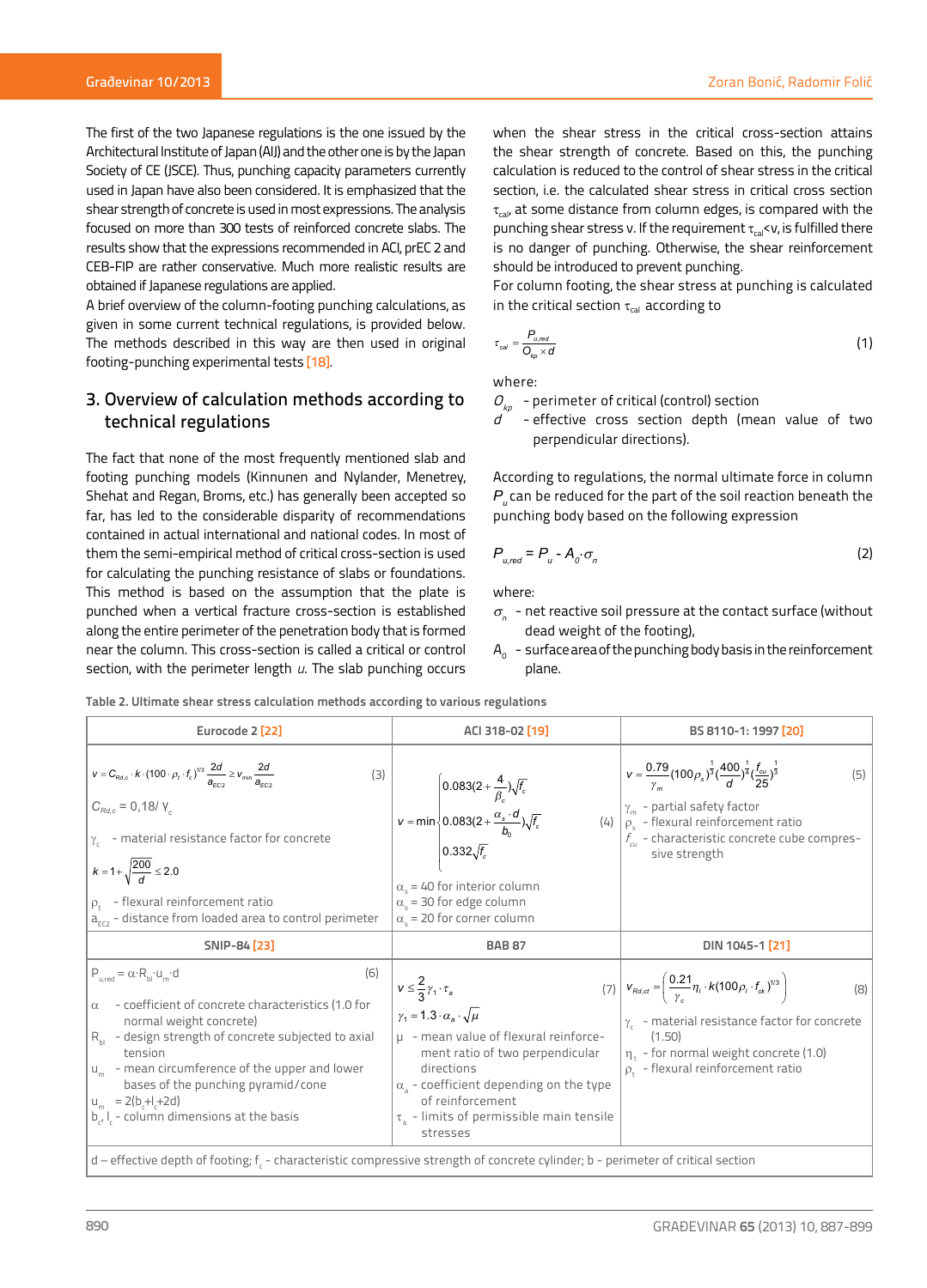# Punching of column footings - comparison of experimental and calculation results

### Građevinar 10/2013



**Figure1. The control section in some regulations, as dependent on the effective footing depth d**

Regulations for calculating ultimate shear stress at punching in the control section are very varied, as illustrated in Table 1. In addition, the regulations greatly differ from one another when the position and shape of the control section is determined, cf. Figure 1. Control sections from different regulations are used for comparative analysis.

Equations (3) through (8) are included in Table 2. As already mentioned, the comparison of these regulations includes experimental test results for the punching of column footings resting on sub-grade made of cohesionless materials.

# 4. Experimental studies

The schematic of the experimental setup consisting of the test frame, test specimen – column footing, hydraulic jack, and prepared sub-grade is shown in Figure 2. Experiments were conducted in 2009.



**Figure 2. Section of the experimental setup** 



**Figure 3. Experimental testing** *in situ*



**Figure 4. Dimensions and reinforcement of some footings**



**Figure 5. Particle size distribution of gravel**

The test frame is placed at the bottom of the prepared footing pit measuring 4,0 x 5,0 m in plan and 3,0 m in depth. Gravel layers, each 30 cm in thickness, are placed at the bottom of the frame measuring 3,5 x 3,5 m, and then each of the layers is compacted by plate vibrator to the required modulus of compressibility. The compaction level is controlled for each layer by the circular plate test. The measured mean values of the modulus of compressibility of these layers ranged from 43,3 to 66,7 MPa, which corresponds to the normal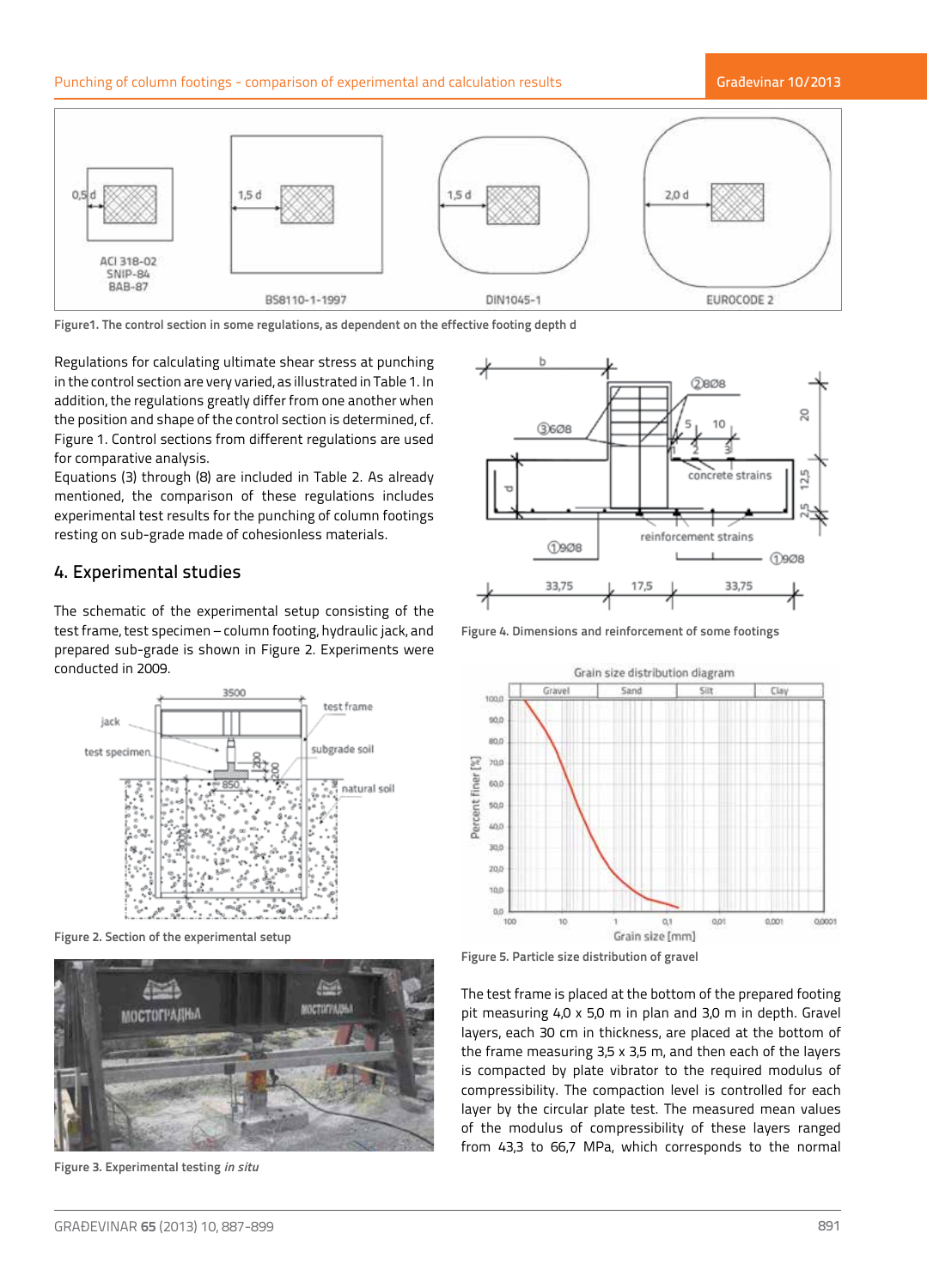| Designation<br>the footing | Footing depth<br>[cm] | Effective depth<br>d<br>[cm] | Concrete strength<br>fc, cube<br>[MPa] | Bar size<br>[mm] | Reinforcement<br>ratio<br>[%] | <b>Failure load</b><br>[KN] |
|----------------------------|-----------------------|------------------------------|----------------------------------------|------------------|-------------------------------|-----------------------------|
| TI                         | 20                    | 17.5                         | 38.37                                  | 8                | 0.40                          | 1001/906                    |
| TII                        | 15                    | 12.5                         | 38.37                                  | 8                | 0.40                          | 1050                        |
| <b>TIX</b>                 | 12.5                  | 10.0                         | 21.25                                  | 8                | 0.40                          | 430                         |
| <b>TX</b>                  | 17.5                  | 15.0                         | 21.25                                  | 8                | 0.40                          | 656                         |
| <b>TXI</b>                 | 15                    | 12.5                         | 19.29                                  | 8                | 0.40                          | 451                         |
| <b>TXII</b>                | 15                    | 12.5                         | 10.0                                   | 8                | 0.40                          | 440                         |

**Table 3. Characteristics of tested footings (test specimens)**

\* During the first test. the column failed at 1001 kN. After a new column was fabricated. the footing was punched at the load of 906 kN \*\* Foundations TIII-TVIII did not fail as their bearing capacity was higher than the capacity of the equipment (1000 kN).

compaction of subsoil. The compaction of sub-grade was controlled before each footing was tested. It ranged between 39,5 MPa and 76,7 MPa.

The truss structure of the frame, as well as its dimensions, enable an undisturbed formation of sliding surfaces in the soil beneath the foundations in case the soil failure should precede the punching shear in the course of the loading. This setup allows footings testing under completely realistic boundary conditions in terms of soil, as well as proper comparison and verification of earlier laboratory testing results with *in situ* tests.

The adopted footing dimensions are 85x85cm in plan, and they correspond to experiments made by Kinnunen and Hegger et al. [4], with regard to result comparison possibilities, and also according to the capacity of the available measuring equipment (approximately 1000 kN). The dimensions and characteristics of the footing are given in Table 3. and shown in Figure 4.

The compressive strength of concrete at the time of testing was obtained based on 15 cm cube specimens and standard cylinders. Average and calculated values of the 15 cm cube specimens are given in Table 3.

Steel bars 8 mm in diameter were used for the reinforcement of the footings, and the percentage of reinforcement amounted to approximately 0.4 % for all footings. Reinforcing steel characteristics were determined on three samples of the reinforcement used in the testing. The obtained mean values were: tensile strength  $f_{\text{cm}}$  = 653 MPa, yield point  $f_{\text{cm}}$  = 570 MPa, and the corresponding yield strain  $\varepsilon \approx 2.7$  ‰.

The experimental testing was conducted by placing the footing on the soil surface and by loading it with a vertical centric force, which was applied by a hydraulic jack positioned between the steel cross-beam and the footings (Figure 3). A hydraulic jack 1000 kN in capacity was used for applying load to the footing, and the load was applied in 50 kN load increments. The load was kept constant at every load increment until the total consolidation of soil at that load. The consolidation was registered by observing vertical displacements of points at the footing corners and at the column of the footings. During the experiment, the following parameters were measured after each second: strains in the reinforcement and in the concrete

of the footings, vertical displacements of points at the footing corners and at the column of the footings, the intensity of loading force, and contact pressures beneath the footings. A more detailed data and test results are given in [18].

# 5. Use of regulations in the calculation of test specimens

The ultimate axial force in the column for the footings from Table 3 was calculated for the purpose of mutual comparison, and to compare results obtained by applying the regulations with the results of experimental investigations.

The ultimate axial force in column was calculated based on actual characteristics of the material, and it was assumed that the safety factors relating to the material (concrete) are equal to one.

For the tested footings, the ultimate axial force in column after transformation based on equation (2) can be determined according to the formula:

$$
P_u = P_{u,red} \frac{A}{A - A_0} = \frac{P_{u,red}}{1 - \frac{A_0}{A}}
$$
(9)

where A is the area of the footing base.

All regulations define the shape and position of the control section, which is the boundary of the surface  $A_{0}$ , and so the capacity of the control section can be calculated as follows:

$$
P_{u,red} = v \cdot O_{k\rho} \cdot d \tag{10}
$$

where:

- $v -$ ultimate shear stress at punching of the control section according to the adopted byelaw,
- $O_{k_p}$  perimeter of the control section according to adopted regulations,
- $d$  effective depth of footing.

In this way, the ultimate axial force in column was calculated for tested footings in accordance with the rules and regulations mentioned in introduction.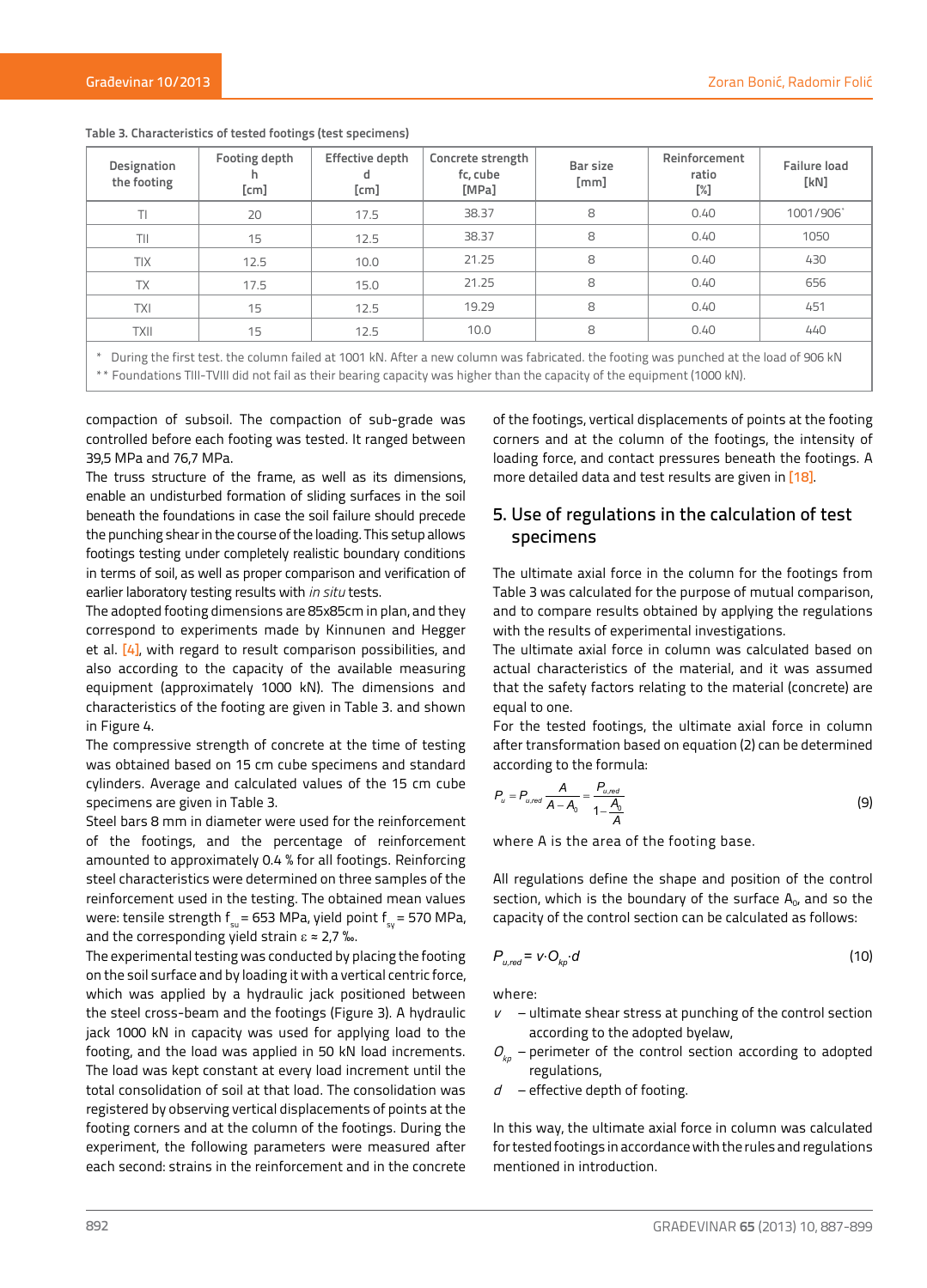### **5.1. Results obtained using Eurocode 2**

According to Eurocode (EC) 2, the shear bearing capacity at the slab punching is checked along the column perimeter, and in the basic control section at the distance of  $a_{FC2} = 2.0$  from the edge of the column (Figure 1), where d is the effective depth of the section. This document does not prescribe specific calculation for the column footing punching, and it does not explicitly prescribe which control section should be adopted as a reference value at footings (distance  $a_{FC}$  in equation (3)). It is however advisable to check the section at a smaller distance of 2.0 d from the column edge. Thus, the German standard DIN 1045-1 from 2008 (based on EC-2) defines the control section at 1.5d from the column edge. In comments to the EC 2, in the European Concrete Platform - ECP [25], instructions are given for the determination of the control section position, and the use of a special diagram – based on experimental results - is recommended. These instructions for the ratio of the footing length to the column length *l*/*c*, and the ratio of the column length to the effective depth of the footing *c/d*, give the ratio  $a_{\text{cat}}$ /*d* (according to diagram on Figure 6b. Also, the value of the column punching force can be determined based on similar ratios with the diagram on Figure 6c. In most cases  $a_{\text{crit}}$ value is less than 2*d*, which means that the slope of the footing punching body is much steeper than that of the slab punching body.



**Figure 6. Calculation of punching force in column, after [25]** 

If the main control section at the distance 2,0 *d* from the edge of the column is adopted as the control section, which corresponds to the punching body slope of only 26,6°, then it would cover a major part of the footing base for most footings. Since the column force is reduced for the part of the soil reaction within the control section, the relevant force in punching control would be very small. Moreover, there might be cases in which the control section is outside the footing base, which would lead to the absurd fact that the relevant force in punching control is negative.

To emphasize significance of the selection of control section, a comparative calculation of experimental footing punching was made, where the control section is at the distance of  $a_{\text{crit}}$  = 2,0 *d* from the edge of the column, and at the distance obtained using the diagram from Figure 6a.

Expressions (9) and (10) are used in the calculation. Here, the concrete punching shear capacity in an appropriate cross-section is calculated from the expression (3), and the concrete safety factor  $\gamma_{\rm c}$  = 1,0 is adopted in the calculation. The calculation results are given in Table 4.

### **5.2. Results obtained according to DIN 1045-1 (2008)**

The punching control according to DIN 1045-1 (2008) is implemented analogously to EN 1992, but the control section is located at the distance of 1,5 d from the edge of the column (Figure 1). The relevant reduced ultimate normal force in column  $P_{u,red}$  is calculated by reducing the column ultimate normal force for the net average reactive soil pressure  $\sigma_{\rm s}$  at the surface of 0,5  $\mathsf{A_o}.$  herefore, the expression (9) is modified as follows:

$$
P_u = \frac{P_{u,red}}{1 - \frac{0.5A_0}{A}}
$$
 (11)

### **5.3.Results obtained according to BS 8110-1:1997**

According to British standards, shear stresses are calculated in a rectangular section that is located at the distance of 1.5d from the boundary of the surface subjected to load (Figure 1). The punching shear capacity of concrete is calculated in this section according to equation (5), using the partial safety factor of  $\gamma_m = 1.0$ . Calculation results are given in Table 4.

#### **5.4. Results obtained according to ACI 318-02**

This Regulation takes into account the critical section at *d*/2 from the column edge and its shape corresponds to the shape of the column (Figure 1). The research conducted by Hegger [4], reveals that these results are in better accord with experimental results if it is adopted that the control section is at the distance of 1,0 *d*, and so the calculation of the ultimate normal force in column is conducted in accordance with both proposals. The concrete punching shear capacity in the control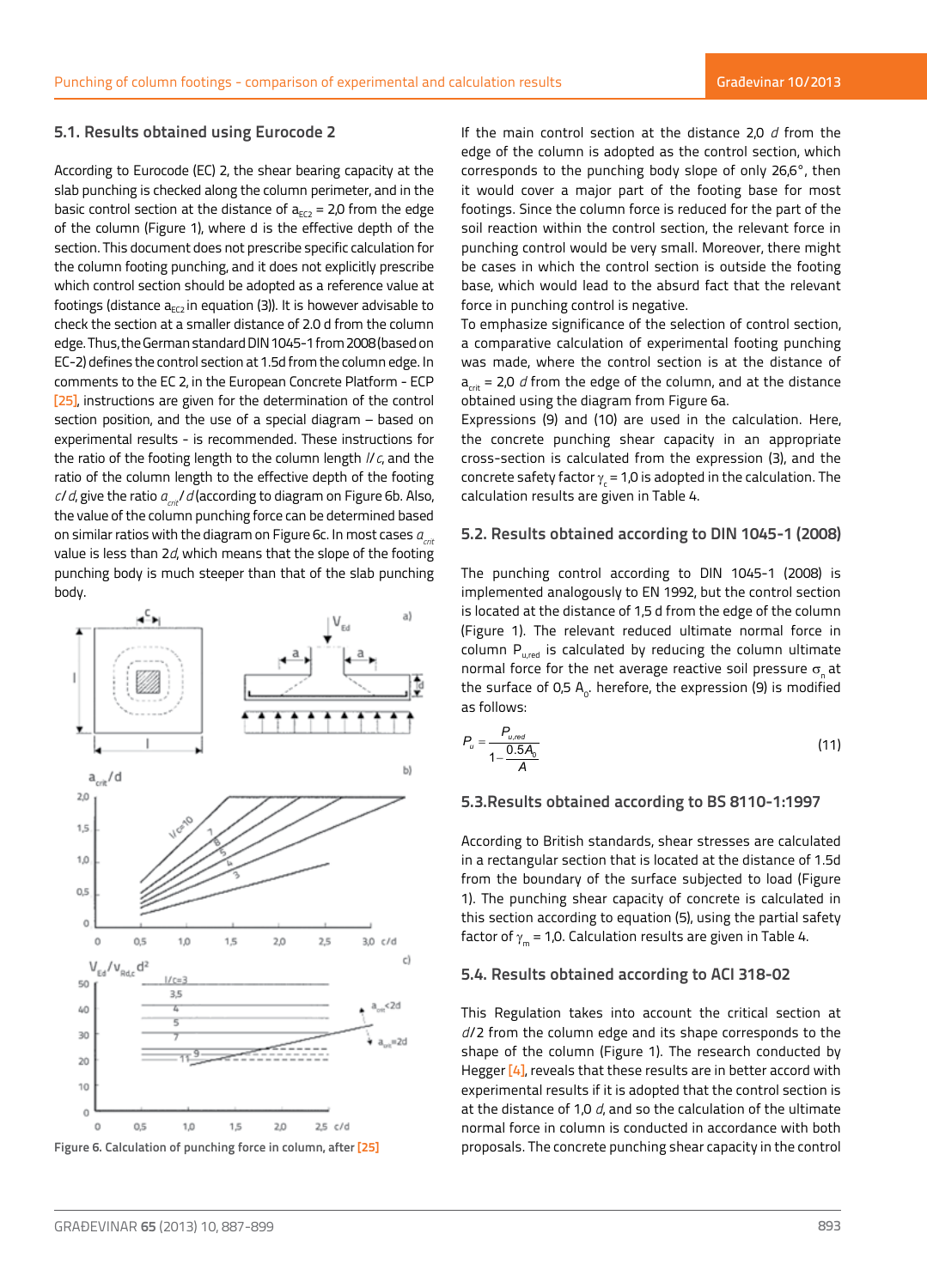section is calculated from equation (4), using the reduction factor of  $\Phi$  = 1,0 (in this standard, the concrete shear capacity is usually reduced by the coefficient  $\Phi = 0.75$ ). Calculation results are shown in Table 4.

### **5.5. Results obtained according to СНИП 2.04.01 – 84**

According to current Russian regulations, which were also in effect in the Soviet Union, the punching body slopes at 450 with respect to the horizontal, and it is replaced in punching control with a parallelepiped whose sides are at the distance of *d*/2 from the edges of the column. Unlike previous regulations in which the characteristic compressive strength of concrete was used for determining the punching shear capacity in the control section, the tensile strength of concrete is used in current Russian regulations. Considering that the actual concrete strength (with the safety factor for material equalling to one) was used in calculations according to regulations considered until now, and as the ultimate punching force is calculated in expression (6) based on the design concrete strength at axial tension  $(R_{\text{bl}})$ , the tabulated values for the calculation of the concrete axial tension strength have to be increased by adding an average safety coefficient of the material, which amounts to 1,35 in this particular case. Calculation results obtained in this way are given in Table 4.

### **5.6. Results obtained according to BAB 87**

The regulation BAB 87, used until recently in former Yugoslavia for the design and construction of structures, is mostly based on the former German DIN 1045. Unlike the above mentioned standards, here the punching control is conducted based on allowable stress. This value is used to obtain bearing capacity of the control section in the exploitation/service phase, and so the resulting value has to be multiplied by the minimum safety factor (1,75) as required by DIN 1045. This must be done to enable comparison of BAB 87 results with the above mentioned results based on regulations in which the theory of limit states is used.

**Table 4. Ultimate normal force in column for some regulations, in kN**

Since BAB 87 contains no provisions on the punching of foundations, the reduction in the normal force of the column for a part of soil reaction under punching body is not accounted for. In our technical literature, the punching control of reinforced concrete column footings is usually conducted based on Leonhardt's recommendations. Otherwise, it is specified in BAB 87 that the punching control of slabs be performed at the control section that is located at the distance of d/2 from the edge of the column, which was adopted for column footings as well. Calculation results are shown in Table 4.

# **5.7. Calculation according to the proposed procedure**

In the preceding calculations, the ultimate normal force in the column Pu, is calculated using the equation (9), which is derived from the expression (2) where the reactive net soil pressure,  $\sigma_{\scriptscriptstyle \rm n'}$  is mentioned. In all the regulations, it is normally assumed that  $\sigma_{\text{n}}$  is calculated as an average pressure exerted on the entire contact surface of the footing. However, based on the conducted experiment, and according to previous research by other authors  $[4]$ , it is clear that a high concentration of contact pressures in the area of the column occurs during loading of the column footing on granular soil. Keeping this fact in mind, the punching calculation must be modified by correcting the net reactive soil pressure using the contact pressure concentration factor  $F_c$ . Taking this into account, the expression (9) for the ultimate normal force in column can be written as:

$$
P_u = \frac{P_{u,red}}{1 - \frac{A_0}{A} F_c}
$$
 (12)

By using the equation (12), an additional calculation of the limit normal force in the column is made for all tested footings. The concentration factor  $\mathsf{F}_{\epsilon}$  is taken as the ratio of average pressure under the punching body, to the average pressure under the entire footing. This ratio is calculated for each tested footing,

| Designation the footing<br>Regulation                                                | $TI - 3$ | TII        | <b>TIX</b> | <b>TX</b>  | <b>TXI</b> | <b>TXII</b> |  |  |
|--------------------------------------------------------------------------------------|----------|------------|------------|------------|------------|-------------|--|--|
| <b>EC2</b> $a_{crit} = 2.0 d$                                                        | 5013     | 539 (1,95) | 195 (2,21) | 914(0,72)  | 429 (1,05) | 345 (1,28)  |  |  |
| <b>EC2</b> based on ECP [8]                                                          | 811      | 570 (1,84) | 368(1,17)  | 531 (1,24) | 453 (0,99) | 260(1,7)    |  |  |
| <b>DIN</b> $a_{crit} = 1.5 d$                                                        | 584      | 284 (3,70) | 153 (2,81) | 317(2,07)  | 226 (1,99) | 181 (2,44)  |  |  |
| <b>BS</b> $a_{crit} = 1.5 d$                                                         | 1200     | 401 (2,62) | 230 (1,87) | 583(1,13)  | 376 (1,20) | 376 (1,18)  |  |  |
| <b>ACI</b> $a_{crit} = 0.5 d$                                                        | 540      | 314 (3,34) | 140(3,07)  | 311(2,11)  | 222 (2,03) | 160 (2,76)  |  |  |
| <b>ACI</b> $a_{crit} = 1.0 d$                                                        | 1088     | 519 (2,02) | 254 (1,69) | 564 (1,16) | 368 (1,22) | 264 (1,67)  |  |  |
| СНиП $a_{\text{crit}}$ = 0,5 d                                                       | 1010     | 487 (2,16) | 247(1,74)  | 514 (1,28) | 338 (1,33) | 249 (1,78)  |  |  |
| <b>BAB 87</b> $a_{crit} = 0.5 d$                                                     | 482      | 239(4,39)  | 104(4,13)  | 199 (3,30) | 146 (3,08) | 101 (4,38)  |  |  |
| The proposed procedure                                                               | 1486     | 743 (1,41) | 345(1,25)  | 659 (0,99) | 470 (0,96) | 464 (0,95)  |  |  |
| Measured                                                                             | -        | 1050       | 430        | 656        | 450        | 442         |  |  |
| Note: Values in brackets represent the ratio of experimental and calculation results |          |            |            |            |            |             |  |  |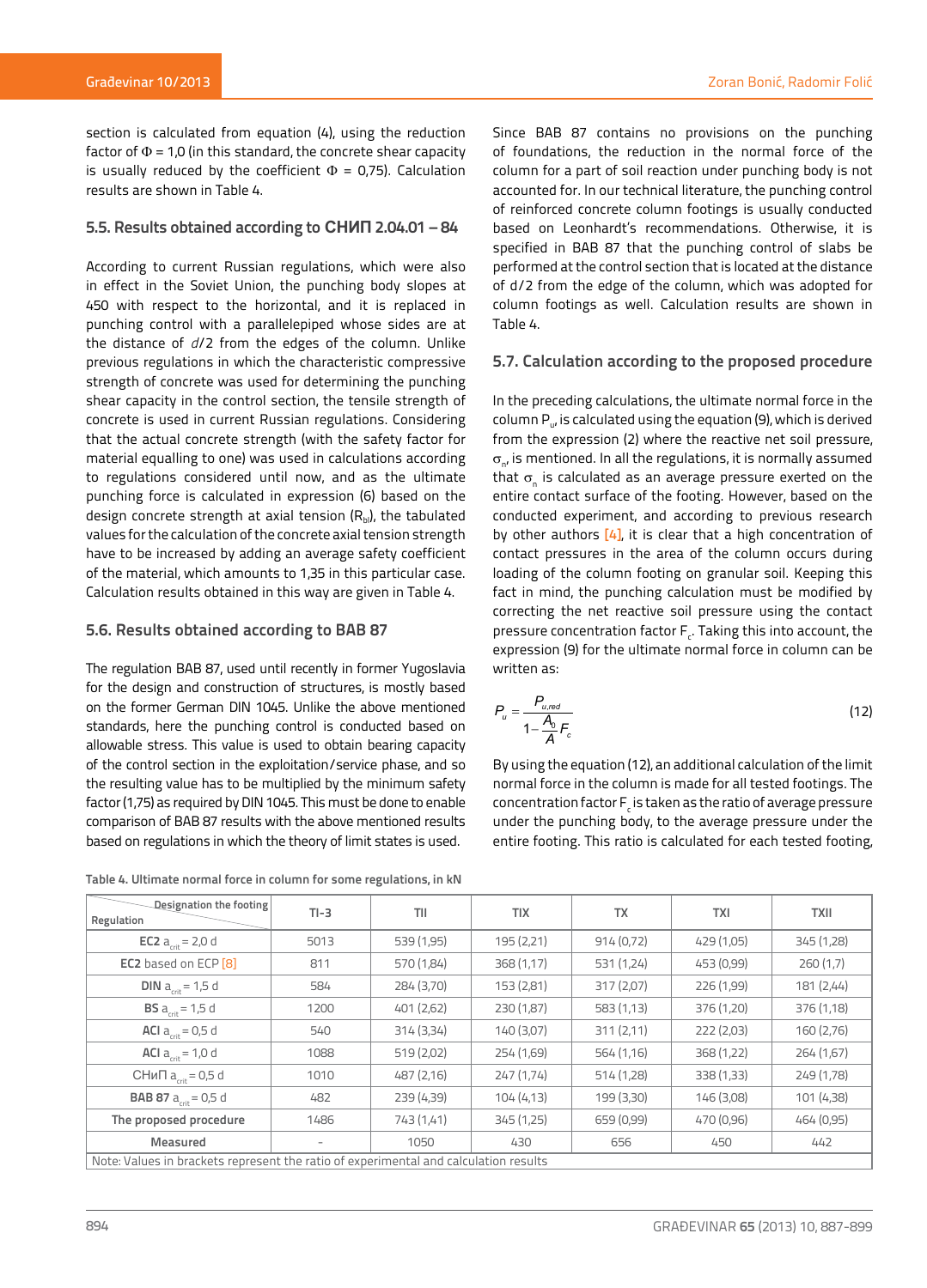and, their arithmetic mean (in this case amounting to 1.4) is adopted for the final value, which is applied in the calculation. At that, the angle of  $\alpha$ =45°, has been adopted, based on our own results and previous research results, as the angle of the punching body slope, while the following expression is proposed for the punching ultimate shear stress in the control section defined in this way:

$$
v = \frac{0.25}{\gamma_c} \left(\frac{0.4}{d}\right)^{\frac{1}{3}} f_{ck}^{\frac{2}{3}} \rho^{\frac{1}{3}}
$$
 (13)



**Figure 7. Comparative diagrams of ultimate normal force based on experiments and current regulations**

#### where:

- $\gamma_{\rm c}^{}$  resistance factor for concrete (1,5, here calculated as  $\gamma_{\rm c}^{}$  = 1,0),
- d effective depth of footing [m],
- $f_{\mu}$  characteristic compressive strength of concrete cylinder, which to be adopted as min 15,0 MPa,
- $\rho$  flexural reinforcement ratio  $\lceil \% \rceil$ .

The results obtained by this procedure, and the results based on the mentioned regulations, are given in Table 4. The values from Table 4 are clearly shown in Figure 7.

# 6. Discussion of results

The values in parentheses given in Table 4 are safety coefficients, i. e. the ratio of experimentally obtained failure load to calculated failure load (with real material properties)  $F_s$  $= P_{um}/P_{ur}$ . When the value of this ratio is greater than 1.0, the regulations are conservative and underestimate the bearing capacity of footings, while the bearing capacity of footings is overestimated in regulations if the value is less than 1.0.

In case of EC2 ( $a_{crit}$  = 2,0  $d$ ), the Fs ranges from 0,72 to 2,21, where the minimum value of 0,72 is obtained for the footing TX, which is 15,0 cm in effective depth. The maximum value of 2,21 is obtained for footing TIX, whose effective depth is 10,0 cm. It can therefore be concluded that the bearing capacity of footings with larger effective depth is overestimated in EC2, with basic control (critical) cross-section at 2,0 *d* from the edge of the footing column. This could have been expected as this position of the control section is primarily related to floor slabs, which are characterized by smaller depth. This is even more pronounced in footing TI-3 whose bearing capacity reaches up to 5013 kN according to EC2, which is definitely quite excessive, although the punching strength of the footing has not been reached, i.e. no measured value has been obtained. The reason for such design punching force is certainly the effective depth of this footing, which amounts to 17,5 cm.

Using the EC 2 with the control-section positioned according to ECP [25], the following F<sub>s</sub> values are obtained: from 0,99 for footing TXI to 1,84 for footing TII. The dissipation value for Fs is now much smaller, and the punching force for footings of larger effective depth is not overestimated. It can even be argued that this proposal somewhat underestimates the bearing capacity for footings of larger depth, as the bearing capacity of 811 kN is defined for footing TI-3, and this footing was tested, without punching failure, until the force of 1001 kN in the column. It can be concluded that, combined with the proposed ECP, this regulation is much more suitable for application in footings.

In case of DIN the values of  $\mathsf{F}_\mathsf{s}$  range from 1,99 for the footing TXI to 3,70 for the footing TII. Since the footings TXI and TII have the same static height (12.5 cm), and as their other characteristics are similar, with the exception of the concrete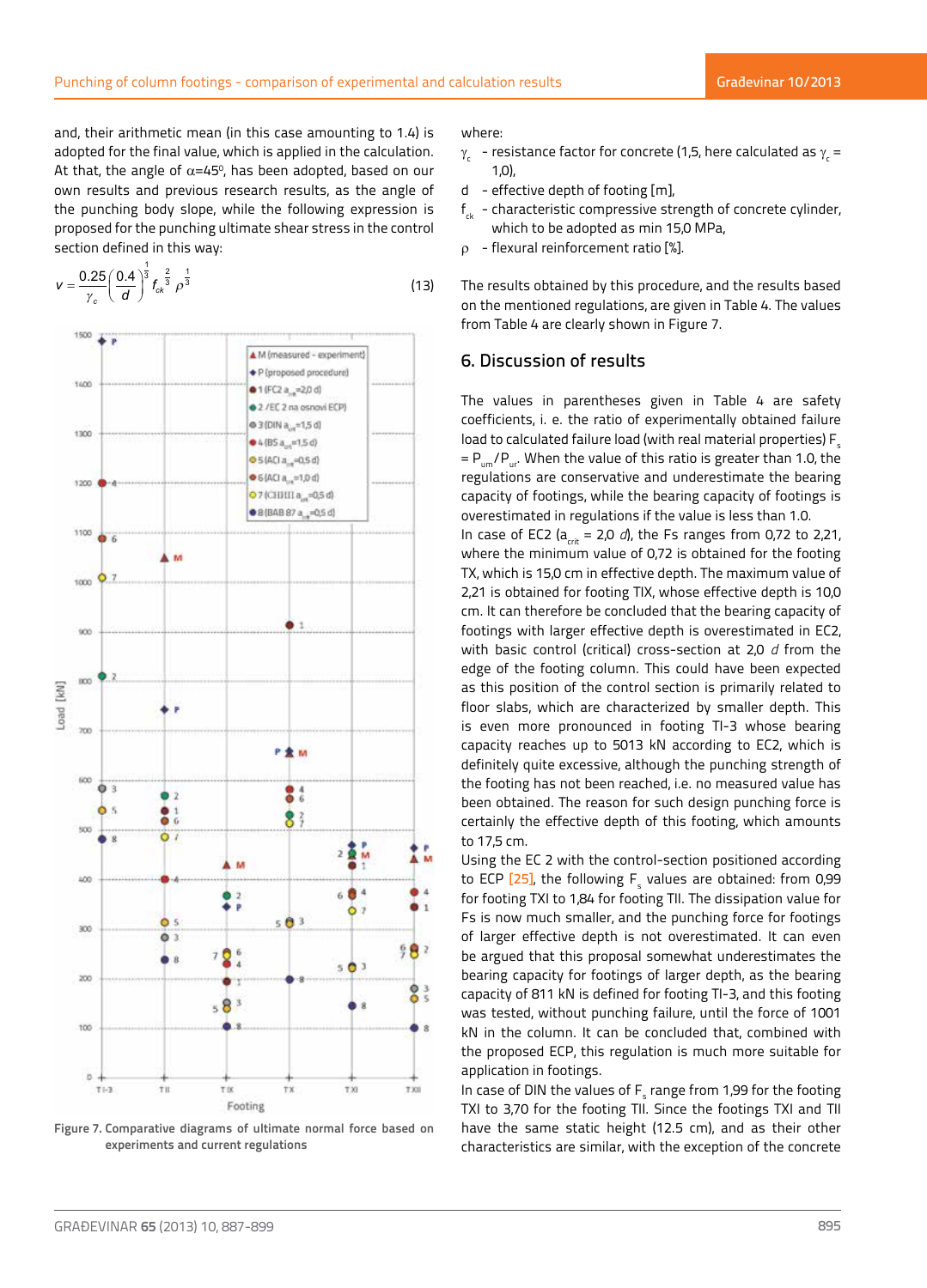compressive strength (for footing TII it was 30,39 MPa and for footing TXI it was 15,28 MPa), it can be concluded that this regulation reflects with insufficient accuracy the increase of concrete compressive strength with the increase in bearing capacity of footing.

In general terms, the calculation according to British Standards (BS) provides quite a good estimate of bearing capacity of footings because the values of  $\mathsf{F}_{\mathsf{s}}$  are in the range of 1,13 to 2,62, although it underestimates the bearing capacity of footings with the large compressive strength of concrete. This is due to the fact that the bearing capacity of footings TII, TXI and TXII (the same height with a very different compressive strength of concrete - 30,39 MPa, 15,28 MPa and 7,92 MPa, respectively) increases very slowly with an increase in the compressive strength of concrete. The quality of the results is enhanced by the fact that this document equates the impact of compressive concrete strengths of less than 25 MPa.

The ACI 318 regulation, with the control section proposed at the distance of 1.0d from the edge of the column, gives much better results than the standard ACI regulation. In fact, with this proposal, the results offered by ACI 318 are generally quite good (Fs are in the range of 1,16 to 2,02), although it may broadly be stated that it underestimate the influence of the compressive strength of concrete.

Russian regulations СНиП – 84 provide very good results, with the  $\mathsf{F}_{_\mathrm{S}}$  ranging from 1,28 to 2,16, and so it can be concluded that they are on an equal footing with much more recent regulations. It takes properly into account the increase in punching capacity with an increase in depth of the footings, while it underestimates the influence of the concrete tensile strength for higher class types of concrete.

Calculations according to BAB 87 provide results that are characterized by high values of the coefficient  $F_s$  and by considerable scattering of results, from 3,08 to 4,39.

The proposed/modified design procedure gives the best results because the coefficient Fs values are closest to one, and dispersion values of  $F<sub>s</sub>$  are relatively low (0,95 – 1,41). Here we must remember that the experiment on the basis of which this procedure is proposed, was conducted on footings that had almost the same percentage of reinforcement (0,4

%), and so the influence of this parameter was adopted to be similar to the EC 2 and BS. This fact calls for additional experimental analysis of that parameter with respect to the footing punching capacity.

All regulations analysed in this text (except BAB 87) use partial safety factors for loads and materials, which significantly differ from one another. A review of partial safety factors used in various regulations for dead and live loads, and also for materials, is given in Table 5.

Considering the above mentioned differences, and the fact that some regulations use additional safety factors in relation to the type of stress state or working conditions (BS, ACI, СНиП), it is possible to make an analysis that would invalidate or annul the mentioned differences. It is based on mutual comparison of forces in service that are obtained by dividing design failure forces with the total safety factors that include safety coefficients for the load, material, type of stress state, and working conditions, i.e:

$$
F_{su} = \gamma_{o} \cdot \gamma_{m} \cdot \gamma_{n.s} \cdot \gamma_{u.r.}
$$
 (14)

where:

- $F_{\text{cm}}$  total safety factor,
- $\gamma_{\circ}$  safety factor for load,
- $\gamma_{\rm m}$  safety factor for material,
- $\gamma_{\text{ns.}}$  safety factor for the corresponding stress state,
- $\gamma_{\text{ur}}$  safety factor for working conditions.

Usually, the participation of live load in relation to the dead load in buildings amounts to approximately 15 %, and so the global safety factor for load can be calculated for all regulations as follows:

$$
\gamma_{\text{opf.}} = 0.85 \gamma_{\text{g}} + 0.15 \gamma_{\text{p}} \tag{15}
$$

Thus obtained values are given in the column "Global" in Table 5.

In EC 2, DIN 1045-1 and BS 8110, the safety factor for material is explicitly expressed by the value of 1.5 (for concrete, while reinforcement characteristics are not included in the calculation

|                 |                                                                                                                      | Load - $\gamma_0$ |                        | Material - $\gamma_{\sf m}$ | <b>Stress</b>                     | Working                  |                          |
|-----------------|----------------------------------------------------------------------------------------------------------------------|-------------------|------------------------|-----------------------------|-----------------------------------|--------------------------|--------------------------|
| Regulation      | Live<br>Dead<br>Global<br>Concrete<br>$\gamma_{\rm p}$<br>$\gamma_{\rm g}$<br>$\gamma_{\text{op}\tilde{\mathsf{c}}}$ |                   | Reinforcement<br>steel | state<br>$\gamma_{n,s}$     | conditions<br>$\gamma_{\rm u,r.}$ |                          |                          |
| EC <sub>2</sub> | 1,35                                                                                                                 | 1,50              | 1,37                   | 1,50                        | 1,15                              | -                        | $\overline{\phantom{a}}$ |
| DIN 1045-1      | 1,35                                                                                                                 | 1,50              | 1,37                   | 1,50                        | 1,15                              | ۰                        | $\sim$                   |
| <b>BS 8110</b>  | 1,40                                                                                                                 | 1,60              | 1,43                   | 1,50                        | 1,05                              | 1,25                     | -                        |
| ACI 318-02      | 1,20                                                                                                                 | 1,60              | 1,26                   | 1,30 (average) [19]         | $1,11$ [1]                        | 1,33                     | -                        |
| СНиП 2,04,01-84 | 1,10                                                                                                                 | $1,10$ (average)  | 1,10                   | 1,35 (average)              | $\overline{\phantom{a}}$          | $\overline{\phantom{a}}$ | 1,18                     |

**Table 5. Partial safety factors used in some regulations**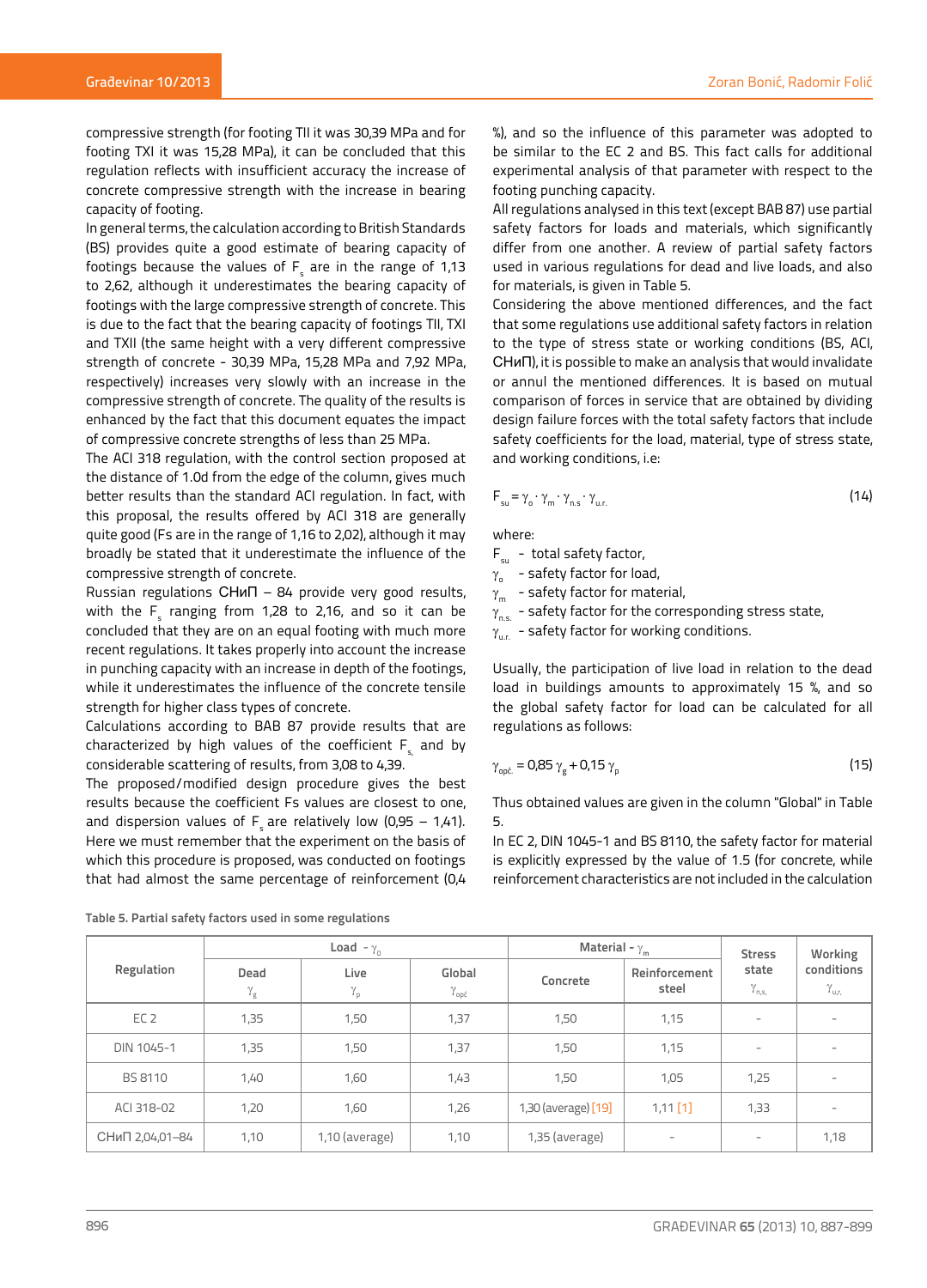| Regulation<br>Factor | ---<br>ᄄᄕᄯ            | <b>DIN 1045-1</b> | <b>BS 8110</b> | ACI 318-02 | СНиП 2,04,01-84 | Proposed procedure    |
|----------------------|-----------------------|-------------------|----------------|------------|-----------------|-----------------------|
|                      | $\cap$ $\cap$<br>Z.UU | 2.06              | 2,68           | 2,18       | フロ              | $\cap$ $\cap$<br>Z.UU |

**Table 6. Total safety factors at punching for some regulations**

|  |  | Table 7. Normal exploitation force in column for some regulations, in kN |
|--|--|--------------------------------------------------------------------------|
|--|--|--------------------------------------------------------------------------|

| Designation the footing<br>Regulation | $TI-3$ | TII        | <b>TIX</b> | <b>TX</b>  | <b>TXI</b> | <b>TXII</b> |
|---------------------------------------|--------|------------|------------|------------|------------|-------------|
| <b>EC2</b> $a_{crit} = 2.0 d$         | 2433   | 262 (4,01) | 95(4,52)   | 444 (1,48) | 208(2,16)  | 167(2,65)   |
| EC2 based on ECP [25]                 | 394    | 277 (3,79) | 179 (2,40) | 258(2,54)  | 220(2,05)  | 126(3,51)   |
| <b>DIN</b> $a_{crit} = 1.5 d$         | 283    | 139 (7,55) | 74 (5,81)  | 154 (4,26) | 110 (4,09) | 88 (5,02)   |
| <b>BS</b> $a_{crit} = 1.5 d$          | 448    | 150 (7,00) | 86 (5,00)  | 218(3,01)  | 140(3,21)  | 140(3,16)   |
| <b>ACI</b> $a_{crit} = 0.5 d$         | 248    | 144 (7,29) | 64 (6,72)  | 143 (4,59) | 102(4,41)  | 73 (6,05)   |
| <b>ACI</b> $a_{crit} = 1.0 d$         | 499    | 238 (4,41) | 117(3,66)  | 259(2,53)  | 169 (2,66) | 121 (3,65)  |
| <b>СНиП</b> $a_{crit} = 0.5 d$        | 525    | 253(4,17)  | 129(3,33)  | 269(2,44)  | 175(2,57)  | 129(3,43)   |
| <b>BAB 87</b> $a_{crit} = 0.5 d$      | 275    | 136 (7,72) | 59 (7,29)  | 114(5,75)  | 84 (5,36)  | 57 (7,75)   |
| Proposed procedure                    | 721    | 361 (2,91) | 167(2,57)  | 320 (2,05) | 228 (1,97) | 225 (1,96)  |
| <b>Measured</b>                       | -      | 1050       | 430        | 656        | 450        | 442         |

of punching capacity, and therefore the factor of safety for the reinforcing steel is not of interest). In case of ACI 318-02 and СНиП (SNiP) 2.04.01-84, the safety factor for concrete depends on the strength of concrete (it increases with strength) and amounts to approximately 1.30 and 1.35, respectively. However, in order to obtain ultimate punching loads, material safety coefficients equalling to one are used in this text.

The safety factor for the type of stress state exists in BS 8110 and it amounts to 1,25 (for shear). In ACI 318-02, this factor amounts to 1/0,75 = 1,33 (for shear). These coefficients were also assumed to be equal to 1,0 in the calculation of the ultimate punching load.

The factor of safety for working conditions is also included in СНиП 2.04.01-84. There, the value of 1,0 is adopted for weather conditions favourable for concrete hardening (which is usually fulfilled for foundations due to humidity of the environment). However, for concreting in vertical position, an additional safety coefficient must be applied: 1/0,85 = 1,18.

Taking all this into account, total safety factors at punching  $F_{sut}$  are calculated for some regulations, as shown in Table 6. Considering that ultimate punching loads are calculated based on actual rather than calculated characteristics of the material (concrete), the service load can be obtained for some regulations by dividing the calculated ultimate punching load by total safety factors given in Table 6. Thus obtained exploitation forces are given in Table 7, while coefficients  $F_{s}$ , which represent the ratio of registered punching loads to calculated loads, are given in brackets next to them.

To gain a proper insight into the quality of results provided by the studied regulations, the actual safety coefficients given in Table 7. should be compared with total safety coefficients at punching given in Table 6.

The calculation according to EC-2 provides much higher values of actual coefficients compared to the total projected safety factor ( $F_{su}$ =2,06). Thus, values  $F_{ss}$  range from 1,48 for the footing TX (which is on the side of safety) to 4,52. However, if suggestions given in the ECP are used, this regulation gives much better results, i.e. the range of  $F_{\epsilon s}$  values is smaller (2,05 - 3,79) and all the results are on the safe side.

The regulation DIN 1045-1, which is based on EC2, provides results that are more conservative compared to EC 2, and so the values ranging from 4,09 to 7,55 are obtained for actual safety coefficients.

The regulation BS 8110 is also very conservative, and actual safety coefficients based on this regulations range from 3,01 – 7,00, which is much more when compared to the total safety coefficient at punching which amounts to 2,68 according to this regulation/standard.

Results provided by ACI 318-02 recommendations are also highly conservative ( $F_s$  ranges from 4,41 to 7,29, as related to the  $F_{\mu}$  = 2,18). However, the suggestion that this regulation should place the control section at the distance of 1,0 *d* from the edge of column gives more rational results, and in this case the  $F_s$  ranges from 2,53 to 4,41.

Results obtained by СНиП 2.04.01-84 are also conservative and  $F_s$  values range from 2,44 to 4,17.

In this comparison, the most conservative results are those that are based on the regulation BAB 87. Here, the  $F_{ss}$ values are very high for all footings, i.e. they sometimes attain 7,75. This could have been expected as this is the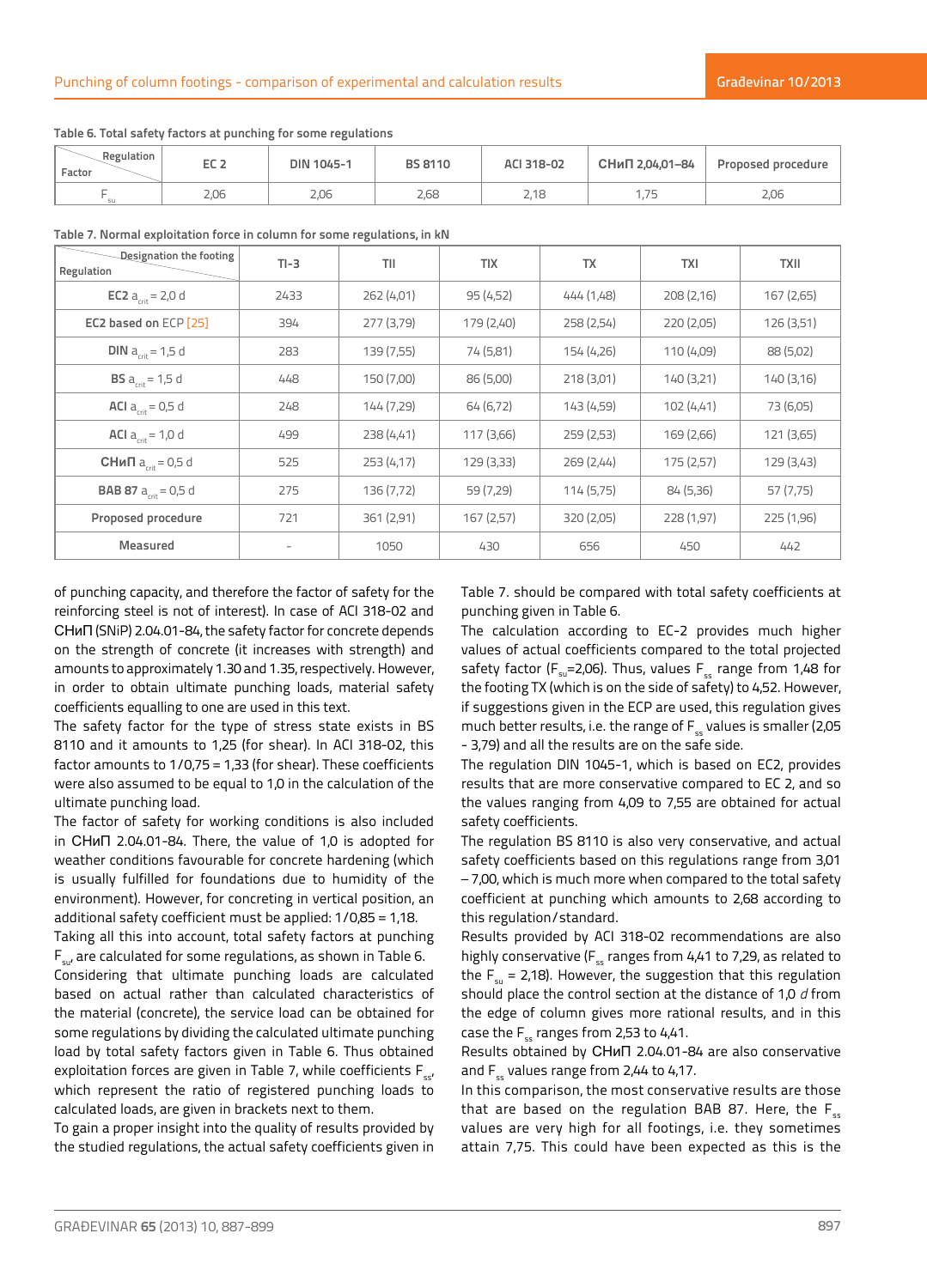only regulation that is based on the concept of allowable stresses.

Even in this case, the results provided by the proposed calculation procedure are the best, i.e. the values of actual safety coefficients correspond the most to the total safety coefficient (estimated value: 2,06 and obtained value: 1,96 - 2,91). However, here it should be noted that there is still room for improvement of the proposed method, as the influence of the percentage of reinforcement on the punching bearing capacity has not been considered in the experimental research. The results would be even more accurate it this parameter were introduced.

# 7. Final remarks and conclusions

Based on the analysis presented in the paper, it can be concluded that all current regulations give conservative results, and that the most rational result is provided by EC 2, when the procedure proposed in the ECP is used [25]. The results clearly point to the need for improvement - corrections to existing regulations - because the footing bearing capacity values based on these regulations are significantly underestimated, and so the actual coefficients  $F_{ss}$  go up to 7,55. The impact of various parameters used in the calculation of punching capacity of footings must therefore be reexamined, and the stress concentration factor must be introduced into the calculation. The necessity of introducing this parameter in the punching calculation is further evidenced by the measurement of contact pressures in this and in previous experiments.

The number of footings tested on real soil is too small to formulate general conclusions. Therefore, a more detailed parametric study must be conducted to determine the influence of the stress concentration factor and other parameters that are introduced in calculation of the punching bearing capacity of footings. This opens an ample space for further experimental research in this area.

Following the analysis of tests presented in available literature, it is proposed that an approximate angle of 45° be adopted for punching through the footing. In paper [3] the authors conclude that the density of sand does not affect distribution of contact stresses under the footing, and that the adoption of their uniform distribution provides a sufficient safety against column punching through footing. Also, it was established that EN are less conservative than the ACI 318 which underestimate the influence of "shear slenderness" on calculated values.

# **REFERENCES**

- [1] Albrecht, U.: Design of flat slabs for punching European and North American practices, *Cement & Concrete Composites* 24, 2002, p. 531-538.
- [2] Birkle, G., Dilger, W.H.: Influence of Slab Thickness on Punching Shear Strength*, ACI Structural Journal*/March-April 2008, p.180- 188.

A probabilistic approach to punching analysis is adopted in some studies. Thus, the punching probability of reinforcedconcrete footings is studied in [29] where the following variables are considered: errors of the theoretical model for strength determination, compressive strength of concrete, reinforcing-steel strength, cross-sectional dimensions, and the applied load. Since in practice the safety factor 3 is used for load, it is recommended that this factor be increased to 4 so that the probability of column punching through the plate can be less than  $1.35 \times 10^{-3}$ .

The stress concentration factor  $\mathsf{F}_{\epsilon}$  depends on the effective depth of the footing, and it is higher for lower effective depth values, and vice versa. This factor is also dependent on the intensity of the applied force, and it tends to increase as the punching load is approached. It is also dependent on the type of soil. Although the experiment was conducted on the gravel subgrade, it would also be appropriate to find out how the factor  $\mathsf{F}_{\epsilon}$  changes when other subgrade types are used: sand, silt and clay. A larger number of experiments should be conducted on gravel subgrade so that the values of this factor could be considered relevant. Therefore, a larger number of experiments and appropriate analyses should be made in order to determine the value of this factor with greater accuracy. It is only then that adequate values of parameters for different soil types and different footing characteristics would be obtained, and these values could then be used in the design process. This parameter is not further analysed in this paper; it is in fact given as an arithmetic mean obtained on the tested footings. Theoretical models should be developed in further research, but with verification based on experimental results. The study of plates with a small shear span ratio is of special interest. The application of high strength concrete in foundations involves examination of impact of the concrete compressive strength at punching [30].

# **Acknowledgements**

The authors extend their thanks to professor Verka Prolović, professor Dragan Lukic, and Nebojsa Davidovic M.Sc., for their valuable assistance during experimental research conducted in the scope of the paper [18]. The paper is the result of research conducted within projects TR 36028 and TR 36048, as financed by the Ministry of Education, Science and Technological Development of the Republic of Serbia.

- [3] Hegger, J., Sherif, A.G., Ricker, M.: Experimental Investigations on Punching Behavior of Reinforced Concrete Footings, *ACI Structural Journal*/July-August 2006, p. 604-613.
- [4] Hegger, J., Ricker, M., Ulke, B., Ziegler, M.: Investigations on the punching behavior of reinforced concrete footings, *Engineering Structures* 29, 2007, p. 2233–2241.